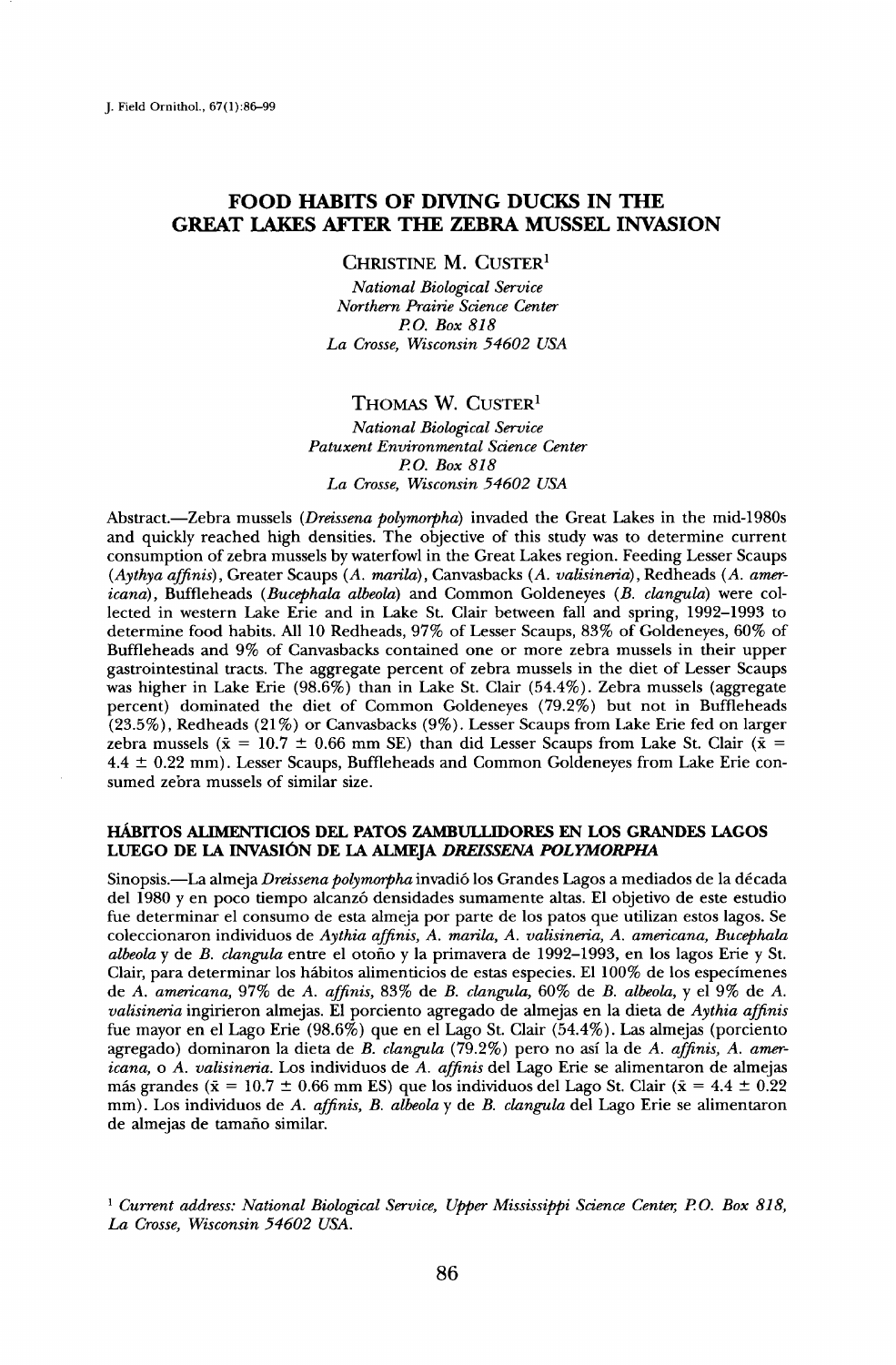**Zebra mussels (Dreissena polymorpha) have reached high densities, especially in Lake Erie and Lake St. Clair (Leach 1993), since their introduction into the Great Lakes in the mid-1980s. Densities of zebra mussels**  over 700,000/m<sup>2</sup> have been reported at power plants on Lake Erie (Kovalak et al. 1993) and as many as  $342,000/m^2$  on fish-spawning reefs in **Lake Erie (Leach 1993).** 

In Europe, Tufted Ducks (Aythya fuligula), Greater Scaups (A. marila), Common Pochards (A. ferina) and Common Goldeneyes (Bucephala clan**gula) commonly consume zebra mussels (de Vaate 1991, Olney 1963). In the United States, Mitchell and Carlson (1993) reported that 19 of 21 Lesser Scaups (Aythya affinis) entrained into a power plant in Michigan contained nearly 100% zebra mussels in their esophagi and/or proventriculi. Hamilton (1992a) and Wormington and Leach (1992) found pieces of zebra mussel shell in eight waterfowl gizzards from Lake Erie (four Buffleheads [Bucephala albeola], two Lesser Scaups, one Greater Scaup and one Common Goldeneye). The sample size in that study was small, however, and gizzard data are biased because of differential digestion rates of soft and hard food items (Swanson and Bartonek 1970).** 

**Zebra mussels have the potential to affect waterfowl distribution and abundance (Stanczykowska et al. 1990, Wormington and Leach 1992) in North America. Additionally, the bioaccumulation capacities of zebra mussels (Brieger and Hunter 1993, Busch and Schuchardt 1991, Mersch et al. 1992) may enhance the transfer of contaminants to waterfowl (de Kock and Bowmer 1993). Contaminants can negatively affect waterfowl reproduction (de Kock and Bowmer 1993) and may have secondary effects as a contaminant source for Bald Eagles (Heliaeetus leucocephalus) and humans. Our objectives were to determine which diving ducks currently consume zebra mussels in the U.S. portion of the Great Lakes and what proportion of their diet is now comprised of zebra mussels.** 

## **METHODS**

**We collected diving ducks during fall (prior to ice coverage of the lakes, November-December), mid-winter (lakes frozen, January-February) and spring (beginning of ice break-up, March-April) from January 1992 to April 1993 in three general areas of Lakes Erie and St. Clair (Fig. 1). These three general collection areas represented the major waterfowl concentrations in the U.S. portions of these two lakes (Bookhout et al. 1989). We collected ducks by shooting (Federal Permit PRT-673019, Michigan Permit SC- 785, Ohio Permits 249, 167) either from shore or from boats, generally after we had observed the ducks feeding. We immediately removed contents of the esophagus and proventriculus (upper GI tract) and stored them separately in 95% ethanol. Esophageal and proventricular contents were combined for analysis to maximize sample size (Afton et al. 1991). We determined the age and sex of waterfowl using plumage and cloacal characteristics (Carney 1964).** 

**All food items were identified to genus or species and number of individual items counted. Frequency of occurrence (number of waterfowl**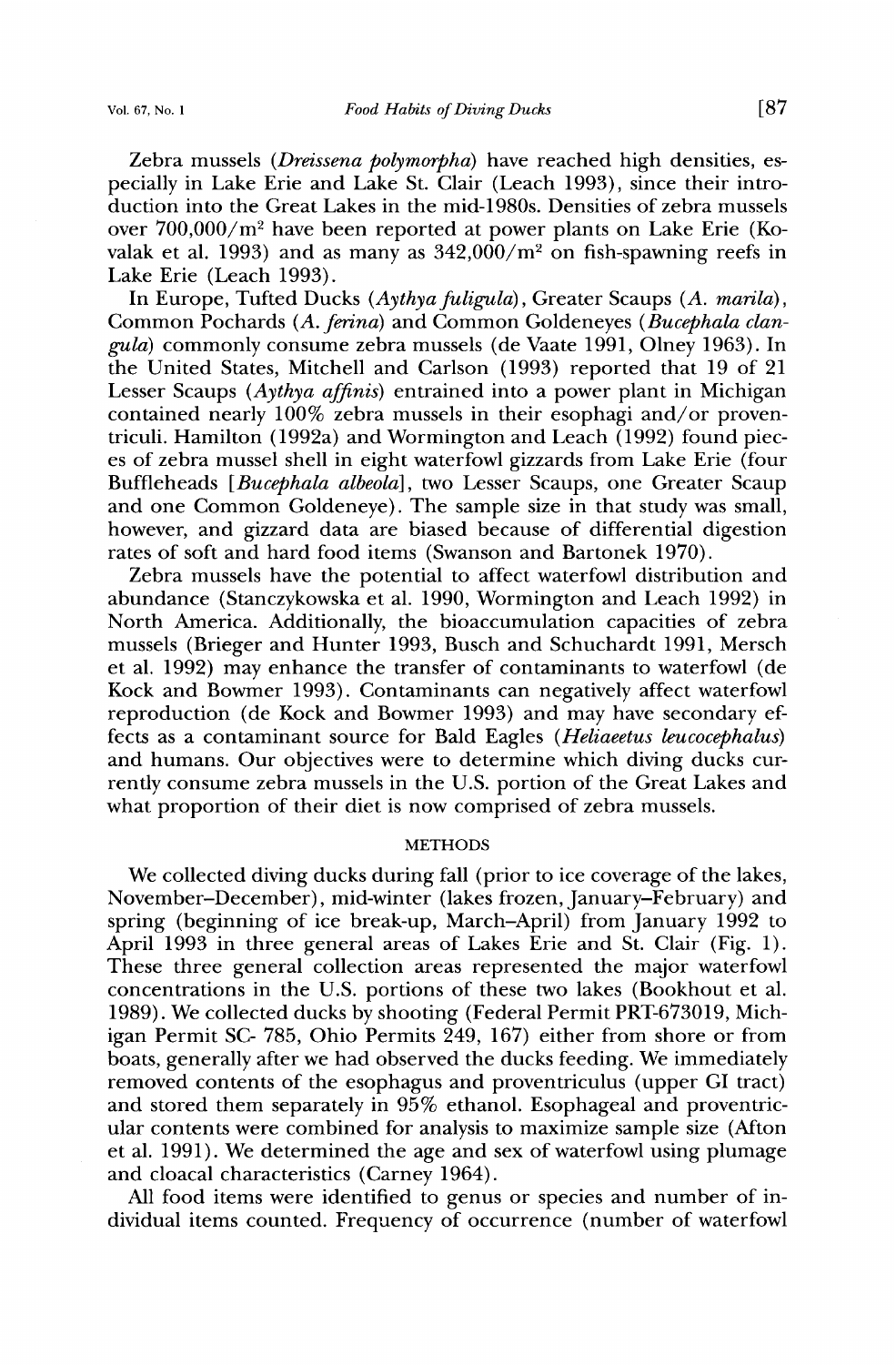

FIGURE 1. Three general locations where six species of diving ducks were collected during **fall, winter, and spring, January 1992-April 1993.** 

**with a particular food taxon divided by the total number of waterfowl) and aggregate percent (proportion of each food item in each bird averaged for all individuals; Swanson et al. 1974) were calculated for each waterfowl species. When the upper GI tract contained only animal ma**terial  $(n = 74)$ , we calculated aggregate percent based on numerical data, **rather than dry mass or volume, because food items were generally the**  same size (average length of zebra mussels  $= 8.1$  mm, isopods  $= 7.8$  mm, **amphipods = 5.5 mm, caddisflies = 8.8 mm) and because molluscs were an important component of the diet. When upper GI tract samples con**tained both plant matter and animal matter  $(n = 8$  Redheads, 2 Buffle**heads), volumetric measurements of food items were taken and the volumes used to calculate aggregate percent (Bartonek and Hickey 1969, Gammonley and Heitmeyer 1990). Aggregate percent based on numbers is preferable to aggregate percent based on dry mass when molluscs are an important component of the diet because dry mass inflates the importance of molluscs in the diet due to the proportionately large mass of**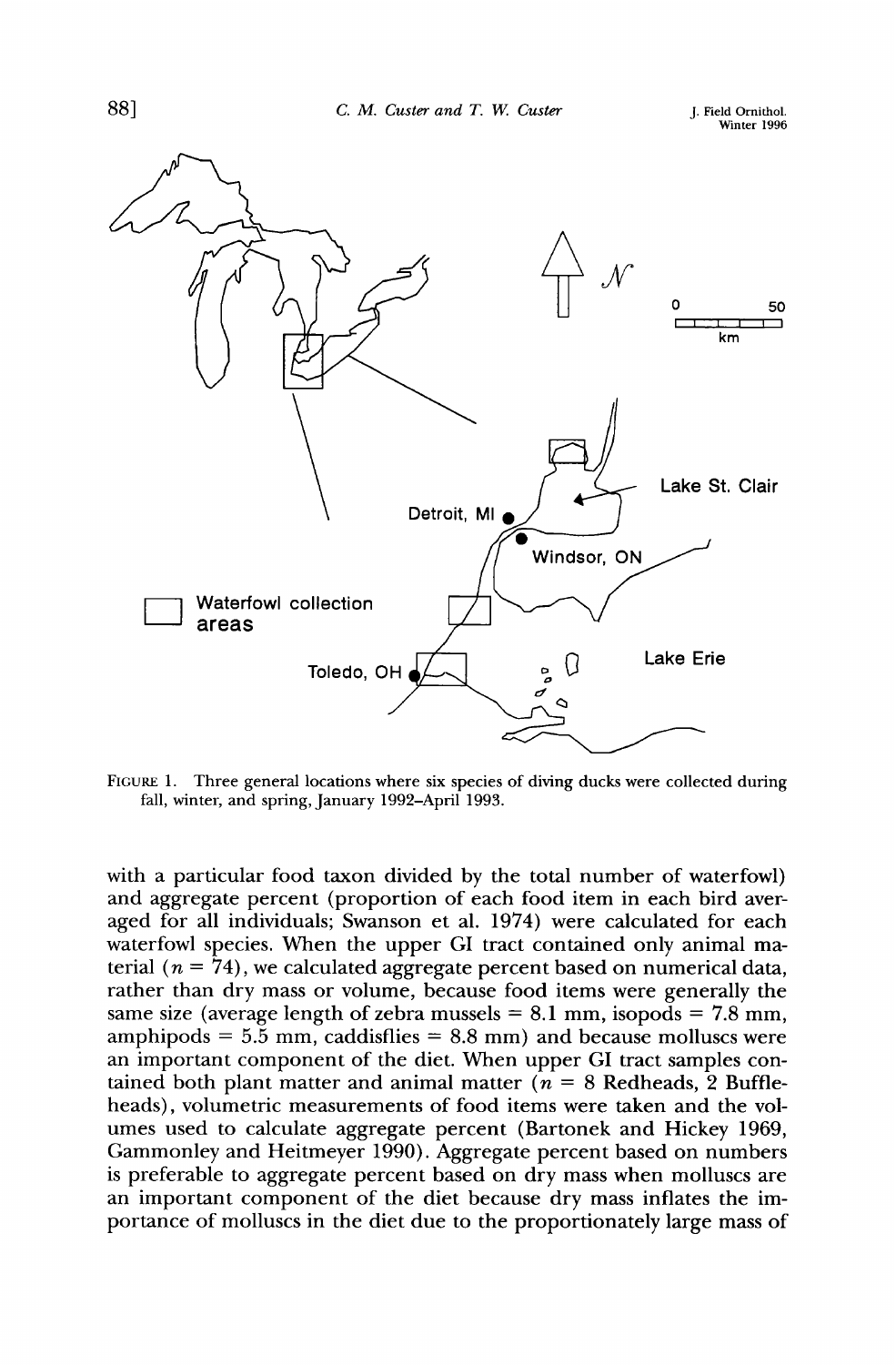**undigestible shell material. Additionally, numerical counts are less prone to measurement error than either the dry mass or volume methods, which is important when measuring small volumes or dry masses as in our study. Aggregate percent based on dry mass does facilitate making energy and nutritional inferences. Dry mass of zebra mussels in our study can be estimated based on their shell length (Draulans 1982). Even though methods to determine percent composition of diet differs between studies, we follow the common practice of comparing our data to other studies (Afton et al. 1991, Dirschl 1969, Gammonley and Heitmeyer 1990, Hoppe et al. 1986).** 

Shell length of ingested zebra mussels  $\geq 5$  mm was measured to the **nearest mm and those •5 mm were measured to the nearest 0.2 mm. All zebra mussels were measured along the longest axis of the shell (Hamilton 1992b). Average size of zebra mussels was calculated for each duck and those means used for statistical comparisons. An individual duck was the measurement unit for zebra mussel size comparisons among species, ages, sexes and locations.** 

**Data were analyzed in a step-wise manner. We used analysis of variance (ANOVA) on aggregate percent and zebra mussel size data. Bartlett's tests were used to test for homogeneity of variances prior to each ANOVA. If variances were not equal, data were rank transformed, which in all cases**  equalized the variances. Untransformed means  $\pm$  1 SE are presented in **text and tables. When main factors and the interaction term in 2-way ANOVAs were non-significant, these factors were combined in subsequent 2-way or 1-way analyses. Similarly, sequential chi-square and/or Fisher's Exact tests were used on frequency-of-occurrence data; sexes, ages, and seasons were combined in subsequent analyses as these factors were found to be not significantly different. Differences in size distributions of zebra mussels consumed by waterfowl were tested with Kolmogorov-Smirnov two-sample tests.** 

## **RESULTS**

**We collected 60 Lesser Scaups, 20 Buffleheads, 11 Common Goldeneyes, 14 Canvasbacks, 10 Redheads and four Greater Scaups. Of these, 41 Lesser Scaups (the numbers collected in fall and spring were nine and 23; eight in winter), 15 Buffleheads (nine and six), six Common Goldeneyes (three and three), 11 Canvasbacks (five and five; one in winter), 10 Redheads (six and four), and one Greater Scaup (one and none) had food in their upper GI tracts. Each duck with food in its esophagus or proventriculus was included in the analyses.** 

Spring and fall diets.—Ninety-seven percent (31 of 32) of Lesser Scaup **upper GI tracts contained at least one zebra mussel (Table 1); therefore, no statistical comparisons of frequency of occurrence between seasons, ages or sexes were made. Frequency of occurrence of zebra mussels did**  not differ between Lake Erie and Lake St. Clair (Fisher's Exact,  $n = 32$ ,  $P = 0.156$ .

**The aggregate percent zebra mussels in the upper GI tract of Lesser**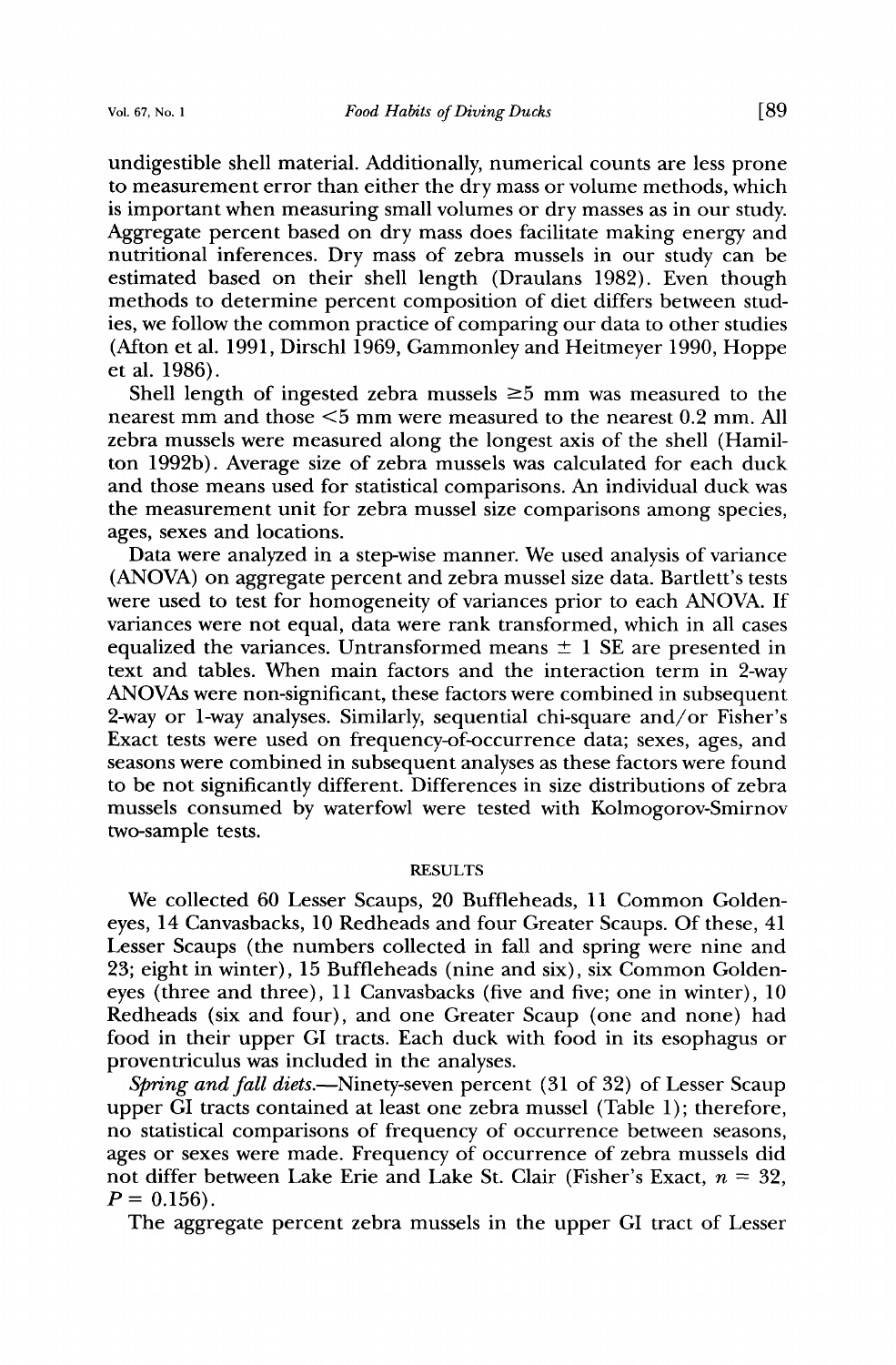| Species, location,     | Frequency of      | Aggregate % |       |
|------------------------|-------------------|-------------|-------|
| food taxa $(n)$        | occurrence $(\%)$ | Ÿ.          | SE    |
| Lesser Scaup (32)      |                   |             |       |
| Lake Erie (27)         |                   |             |       |
| Mollusca               |                   |             |       |
| zebra mussels          | 27 (100)          | 98.6        | 0.94  |
| Amnicola walkeri       | 1(4)              | 0.2         | 0.19  |
| Physella integra       | 1(4)              | 0.9         | 0.93  |
| Sphaeriidae            | 1(4)              | < 0.1       |       |
| Isopoda                |                   |             |       |
| Caecidotea sp.         | 2(7)              | 0.2         | 0.13  |
| Annelida               | 2(7)              | 0.1         | 0.11  |
| Lake St Clair (5)      |                   |             |       |
| Mollusca               |                   |             |       |
| zebra mussels          | 4(80)             | 54.4        | 19.92 |
| Amnicola walkeri       | 3(60)             | 2.6         | 1.58  |
| Pleurocera acuta       | 2(40)             | 20.2        | 19.95 |
| Physella integra       | 1(20)             | 1.0         | 1.00  |
| Valvata sp.            | 1(20)             | 0.8         | 0.80  |
| Gyraulus sp.           | 1(20)             | 1.2         | 1.20  |
| Sphaeriidae            | 1(20)             | 1.2         | 1.20  |
| Ferrissia parallela    | 1(20)             | 0.1         | 0.10  |
| Amphipoda              |                   |             |       |
| Hyalella/Gammarus spp. | 4(80)             | 14.4        | 12.21 |
| Isopoda                |                   |             |       |
| Caecidotea sp.         | 1(60)             | 3.0         | 1.48  |
| Diptera                | 1(40)             | 1.3         | 1.18  |
| Fish                   | 1(20)             | < 0.1       |       |
| Bufflehead (15)        |                   |             |       |
| Lake Erie              |                   |             |       |
| Mollusca               |                   |             |       |
| zebra mussels          | 9(60)             | 23.5        | 8.83  |
| Amnicola walkeri       | 1(7)              | 0.6         | 0.60  |
| Amphipoda              |                   |             |       |
| Hyalella/Gammarus spp. | 10(67)            | 46.6        | 10.42 |
| Isopoda                |                   |             |       |
| Caecidotea sp.         | 3(20)             | 8.8         | 6.72  |
| Trichoptera            |                   |             |       |
| Hydropsyche sp.        | 1(7)              | 4.8         | 4.80  |
| Tricoptera adult       | 1(7)              | < 0.1       |       |
| Odonata                |                   |             |       |
| Enallagma sp.          | 1(7)              | 3.6         | 2.45  |
| Crustacea              | 1(7)              | 1.1         | 1.13  |
| Plants                 |                   |             |       |
| wildcelery winterbuds  | 1(7)              | 6.1         | 6.13  |
| Polygonum sp. seeds    | 1(7)              | 6.7         | 6.67  |
| Common Goldeneye (6)   |                   |             |       |
| Lake Erie              |                   |             |       |
| Mollusca               |                   |             |       |
| zebra mussels          | 5(83)             | 79.2        | 16.35 |
| Physella integra       | 1 (17)            | 0.3         | 0.33  |

**TABLE 1.** Frequency of occurrence and aggregate percent of foods in the upper gastroin**testinal tract (esophagus and proventriculus) of five species of diving ducks from the western end of Lake Erie and Lake St. Clair during fall and spring, 1992 and 1993.**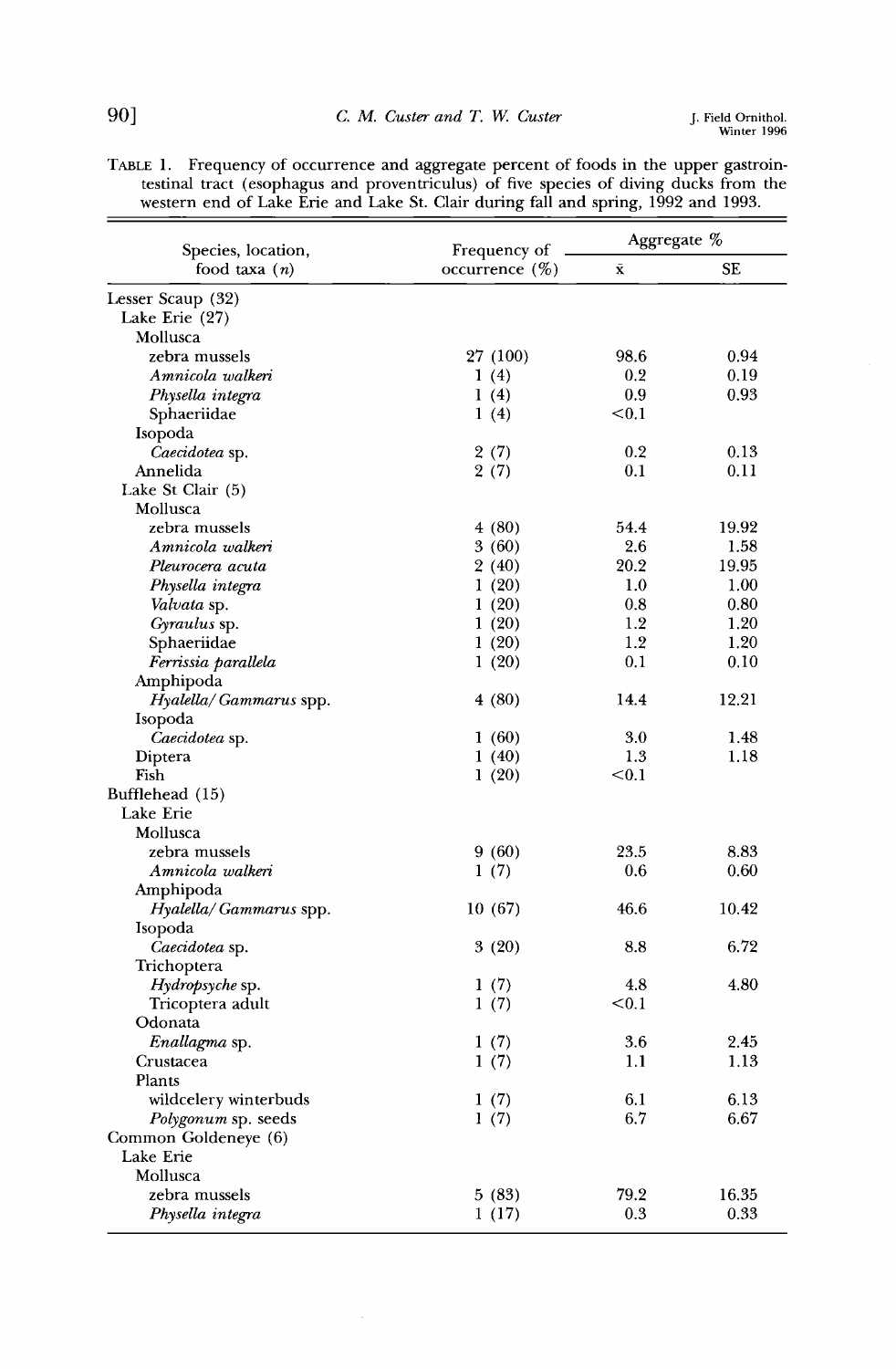| Species, location,                   | Frequency of      | Aggregate %        |           |
|--------------------------------------|-------------------|--------------------|-----------|
| food taxa $(n)$                      | occurrence $(\%)$ | $\bar{\mathbf{x}}$ | <b>SE</b> |
| Amphipoda                            |                   |                    |           |
| $H$ <i>yalella/Gammarus spp.</i>     | 2(33)             | 5.8                | 5.44      |
| Isopoda                              |                   |                    |           |
| Caecidotea sp.                       | 2(33)             | 14.8               | 11.03     |
| Canvasback (11)                      |                   |                    |           |
| Lake Erie (3) and Lake St. Clair (8) |                   |                    |           |
| Mollusca                             |                   |                    |           |
| zebra mussels                        | 1(9)              | 9.1                | 9.09      |
| Plants                               |                   |                    |           |
| wildcelery winterbuds                | 10(91)            | 90.9               | 9.09      |
| Redhead (10)                         |                   |                    |           |
| Lake Erie (4)                        |                   |                    |           |
| Mollusca                             |                   |                    |           |
| zebra mussels                        | 4(100)            | 50.5               | 28.58     |
| Plants                               |                   |                    |           |
| Potamogeton sp.                      | 2(50)             | 49.5               | 28.58     |
| Lake St. Clair (6)                   |                   |                    |           |
| Mollusca                             |                   |                    |           |
| zebra mussels                        | 6(100)            | 1.3                | 0.98      |
| Plants                               |                   |                    |           |
| <i>Potamogeton</i> sp.               | 6(100)            | 98.7               | 0.98      |

TABLE 1. Continued.

**Scaups in Lake Erie (98.6%) was greater than in Lake St. Clair (54.4%) (Table 1,**  $F_{1,29} = 17.97$ **,**  $P \le 0.001$ **). Aggregate percent of zebra mussels in the upper GI tract did not differ between ages or seasons (age, season,**  and interaction,  $F_{1,23} = 0.56, < 0.01, 2.39; P = 0.463, 0.993, 0.136,$  respectively) or between sexes  $(F_{1,25} = 1.48, P = 0.235)$  for Lesser Scaups **in Lake Erie. Food habits of Lesser Scaups in Lake St. Clair were more variable than food habits in Lake Erie; six taxa comprised >95% of the food items in Lake St. Clair compared with only one taxon, zebra mussels, comprising >95% of the food items in Lake Erie.** 

**Sixty percent of Buffleheads contained one or more zebra mussels (Table 1). Frequency of occurrence of zebra mussels did not vary by sex**  (Fisher's Exact,  $P = 1.00$ ,  $n = 15$ ) or season ( $P = 0.136$ ,  $n = 15$ ).

**No one food item dominated in the upper GI tracts of Buffleheads (Table 1). Approximately 47% of Bufflehead food items consisted of amphipods. Nearly 24% of Bufflehead diet was composed of zebra mussels; aggregate percent did not differ by sex or season (sex, season, and inter**action  $F_{1,5} = 0.08, 0.29, < 0.01; P = 0.793, 0.613, 0.954$ , respectively).

**Five of six Common Goldeneyes contained at least one zebra mussel (Table 1). Zebra mussels dominated in the diet (79%); isopods and amphipods also were consumed.** 

**Wildcelery winterbuds (Vallisneria americana) were the dominant food (91%) in Canvasback upper GI tracts (Table 1). Only one Canvasback, collected from Lake Erie, contained zebra mussels in its upper GI tract.**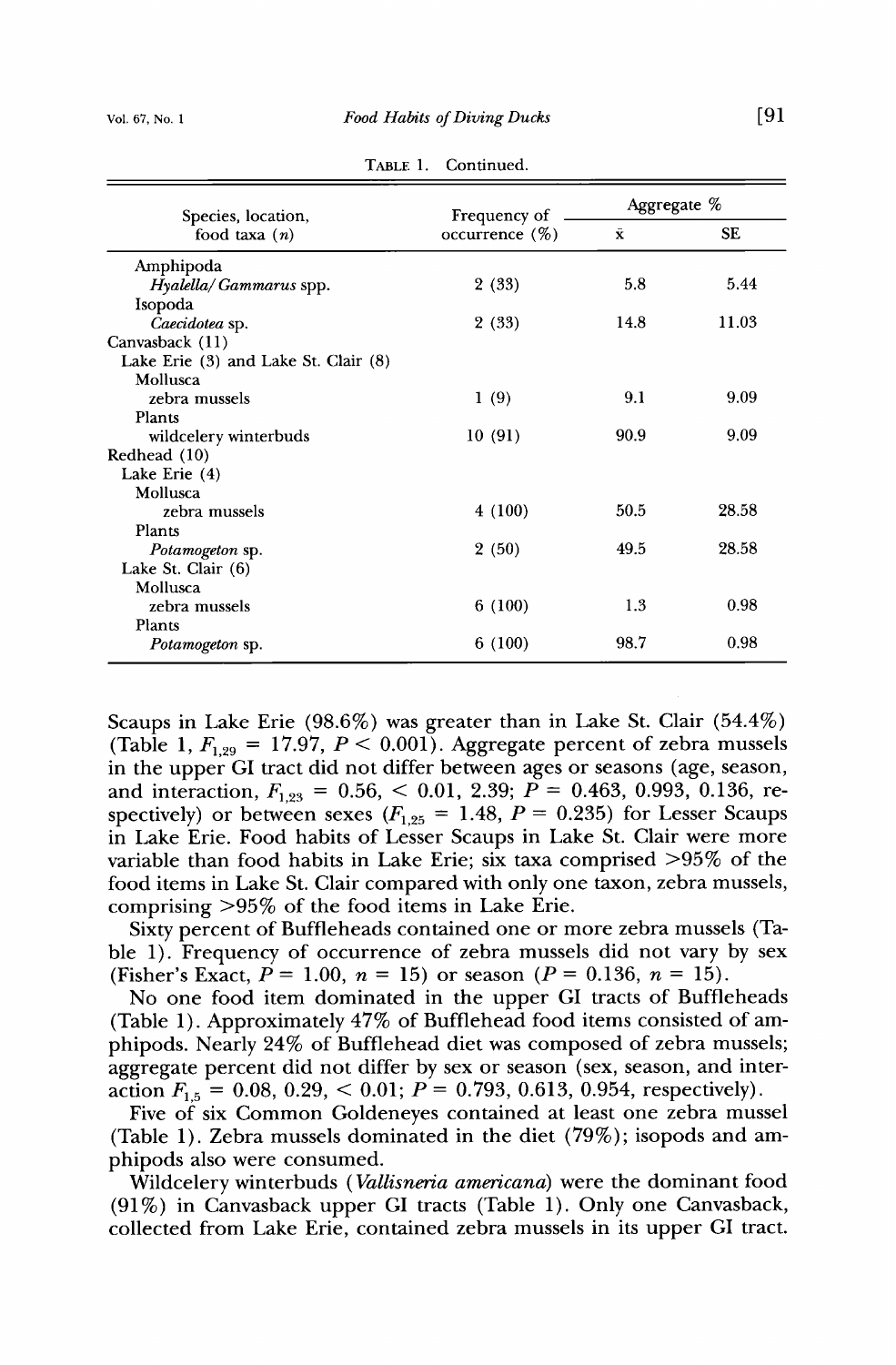| Location and species | $\bar{\mathbf{x}}$       | <b>SE</b> | $n^{\rm a}$ |     | Minimum <sup>b</sup> Maximum <sup>b</sup> |
|----------------------|--------------------------|-----------|-------------|-----|-------------------------------------------|
| Lake Erie            |                          |           |             |     |                                           |
| Greater Scaup        | 13.4                     |           |             | 2.4 | 23                                        |
| Common Goldeneye     | $12.0 \text{ A}^{\circ}$ | 1.55      | 5           | 1.6 | 23                                        |
| Lesser Scaup         | $10.7\;{\rm A}$          | 0.60      | 27          | 0.8 | 23                                        |
| Canvasback           | 9.7                      |           |             | 2.8 | 15                                        |
| <b>Bufflehead</b>    | 7.7 AB                   | 1.45      | 9           | 0.8 | 18                                        |
| Redhead              | 6.3 B                    | 2.61      | 4           | 0.2 | 18                                        |
| Lake St. Clair       |                          |           |             |     |                                           |
| Lesser Scaup         | 44                       | 0.22      | 4           | 0.8 | 9                                         |
| Redhead              | 3.2                      | 0.25      | 6           | 1.2 | 7                                         |

TABLE 2. Size (mm) of zebra mussels consumed by six species of diving ducks in the western **end of Lake Erie and Lake St. Clair during fall and spring, 1992 and 1993.** 

**a Number of ducks used to calculate mean zebra mussel shell lengths.** 

**b Minimum and maximum sizes determined from all zebra mussels consumed by each species.** 

<sup>c</sup> Means with same letter are not significantly different  $(F = 3.51; df = 3.42; P = 0.023$ , **Bonferroni mean separation).** 

**This individual was collected while it was dabbling along the shoreline during a period of low water caused by a seiche (Bookhout et al. 1989). One Canvasback and one Lesser Scaup were collected from a mixed feeding flock of Lesser Scaups and Canvasbacks. The Canvasback had only wildcelery winterbuds and the Lesser Scaup had only zebra mussels in their upper GI tracts.** 

**All 10 Redheads contained at least one zebra mussel in their upper GI tracts (Table 1). The difference in aggregate percent of zebra mussels**  between Lakes Erie and St. Clair approached significance  $(F_{1,8} = 3.51, P)$ **= 0.098). This lack of difference resulted from the large variance of Lake Erie Redheads; two of four Redheads contained 99% vegetation, whereas the other two Redheads contained 100% zebra mussels. The zebra mussels that eight of 10 Redheads were eating (six of six Redheads from Lake St. Clair and two of four Redheads from Lake Erie) were attached to the stems of vegetation.** 

**Only one Greater Scaup (immature female from Lake Erie) contained food in its upper GI tract. Ninety-nine percent of the food in its upper GI tract was zebra mussels and 1% was a snail, Pleurocera sp.** 

Size of zebra mussels.**---**Size of zebra mussels consumed did not differ between male and female Lesser Scaups (Table 2,  $F_{1,18} = 2.69$ ,  $P = 0.118$ ) or between male and female Buffleheads (Table 2,  $\ddot{F_{1,7}} = 1.12, P = 0.325$ ). **There were no seasonal differences in size of zebra mussels eaten by Less**er Scaups (Table 2,  $F_{1,18} = 2.57$ ,  $P = 0.126$ ) or Buffleheads ( $F_{1,7} = 1.21$ , **P = 0.308). Lesser Scaups from Lake Erie ate larger zebra mussels than Lesser Scaups from Lake St. Clair (Table 2,**  $F_{1,30} = 16.19, P < 0.001$ **). Using Lake Erie data only, Lesser Scaups, Buffleheads and Common Goldeneyes consumed zebra mussels of similar size, and Lesser Scaups and**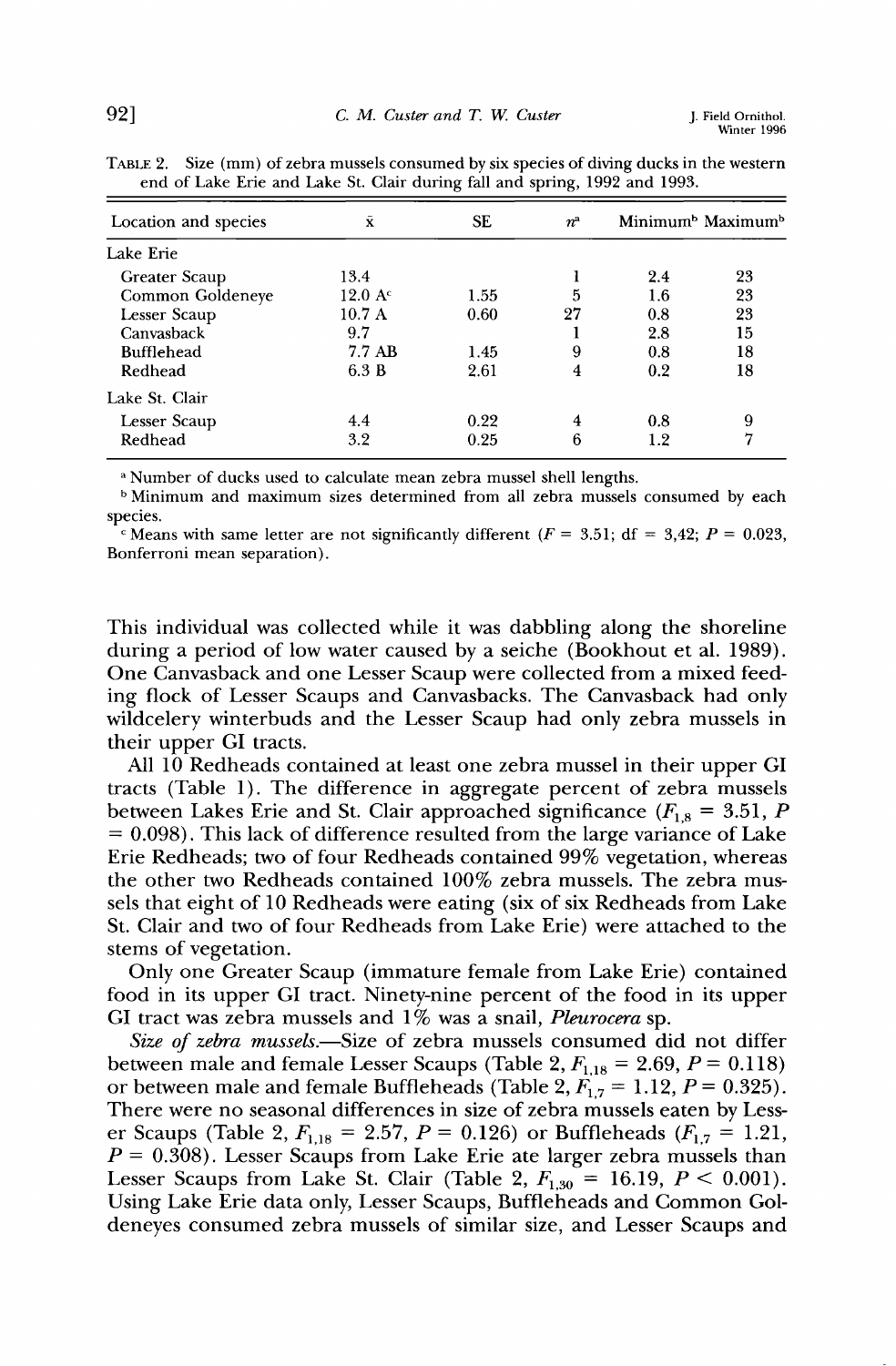

**FIGURE 2. Size distribution of zebra mussels from the upper gastrointestinal tracts of Lesser Scaups and Buffleheads collected from Lake Erie during fall 1992 and spring 1993.** 

Goldeneyes consumed larger zebra mussels than Redheads  $(F_{3,42} = 3.51,$  $P = 0.023$ .

**The size of zebra mussels consumed by Redheads did not differ be**tween Lake Erie and Lake St. Clair (Table 2,  $F_{1,8} = 0.70, P = 0.426$ ). The **average size of zebra mussels eaten by Redheads when zebra mussels were**  the only food present in the upper GI tract was  $10.1 \pm 0.27$  mm ( $n =$ **2). Average size of zebra mussels attached to vegetation in the Redhead's upper GI tract was 2.9**  $\pm$  **0.43 mm (n = 8).** 

**Although the mean size of zebra mussels eaten by Buffleheads and Lesser Scaups did not differ, the size distribution of zebra mussels consumed by Lesser Scaups was larger than those consumed by Buffleheads**  (Kolmogorov-Smirnov,  $P < 0.05$ ) (Fig. 2). The median size of zebra mus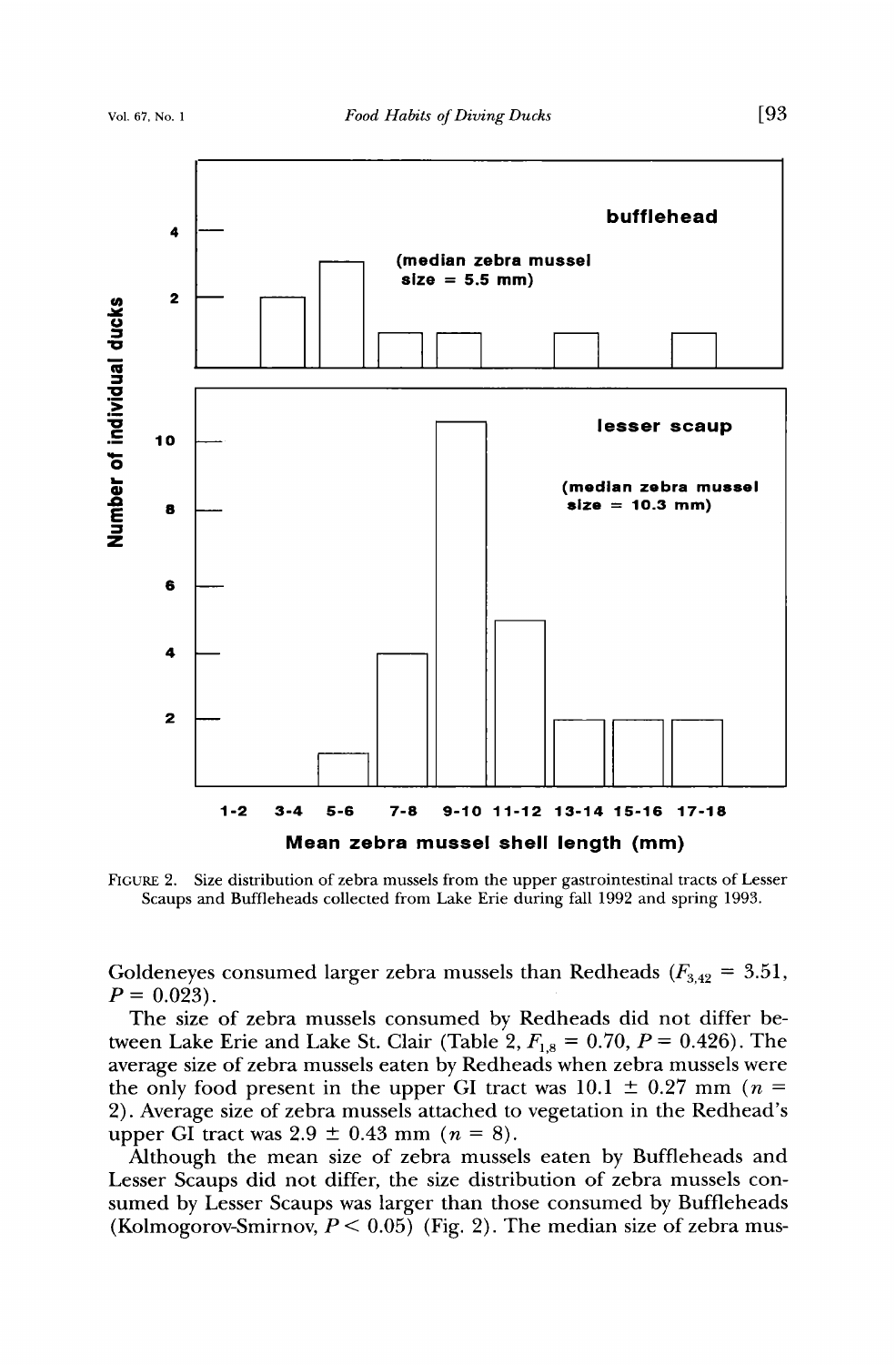**sels eaten by Buffleheads was 5.5 mm compared with 10.3 mm for Lesser Scaups.** 

Winter season.—Eight of nine Lesser Scaups collected in an area of **open water influenced by the hot water discharge of a power plant contained 100% gizzard shad (Dorosoma cepedianum); one Lesser Scaup contained 100% zebra mussels. One Canvasback collected from the same area contained 100% gizzard shad also.** 

## **DISCUSSION**

**Zebra mussels are now the dominant food consumed by Lesser Scaups and Common Goldeneyes in western Lake Erie and northern Lake St. Clair. Zebra mussels will probably remain an abundant food source for waterfowl in Lakes Erie and St. Clair in the future (Leach 1993). Zebra mussels are less important in the diets of Buffleheads and Redheads, and of little importance to Canvasbacks. The dominance of zebra mussels in the diet of Lesser Scaups was expected because of the wide variety of food items and the predominance of molluscs in the diet of migrating and wintering Lesser Scaups in some geographic areas. Nearly 100% of Lesser Scaup diet was dwarf surfclams (Mulinia lateralis) in Louisiana (Harmon 1962), 79% was fingernail clams (Sphaerium sp.) in Iowa (Thompson 1973), and 50% was Asiatic clams (Corbiculafluminea) in South Carolina (Hoppe et al. 1986). In Canada and Minnesota, 33-85% of the diet was amphipods (Afton et al. 1991, Dirschl 1969), whereas chironomids dominated in California (44%, Gammonley and Heitmeyer 1990) and Louisiana (46%, Afton et al. 1991).** 

**Food habits of Lesser Scaups consisted of gizzard shad during periods when the lakes were iced covered, usually during January and February (Assel et al. 1983). Waterfowl were forced to leave or move into the remaining areas of open water (CMC, unpubl. data) at the mouths of rivers, power plant water discharge points, and ice leads. Shad were plentiful and may have been the only food available in the power plant discharge areas (CMC, pers. obs).** 

**Only about 25% of Bufflehead diets was zebra mussels in Lake Erie; amphipods dominated (47%). Buffleheads in California consumed mainly seeds of Scirpus robustus, Polygonum lapathifolium and Potamogeton pectinatus (34% of diet), corixids (water boatman, 29%) and chironomids**   $(22\%)$ ; molluscs comprised  $\leq 11\%$  of the diets (Gammonley and Heit**meyer 1990). Cottam's (1939) compilation of waterfowl diets (mainly from gizzards) indicated that insects (41%), crustaceans (17%) and molluscs (16%) were the main foods in the diet of Buffleheads.** 

**Nearly 80% of Common Goldeneye diet was zebra mussels in Lake Erie. Prior to the invasion of the zebra mussels, Common Goldeneye diets in the nearby Detroit River were comprised of 37% wildcelery winterbuds, 9% oligochaetes and 7% decapods; molluscs were found in only trace amounts (Jones and Drobney 1986). Cottam (1939) indicated that crustaceans (32%) and insects (28%) were the dominant components in**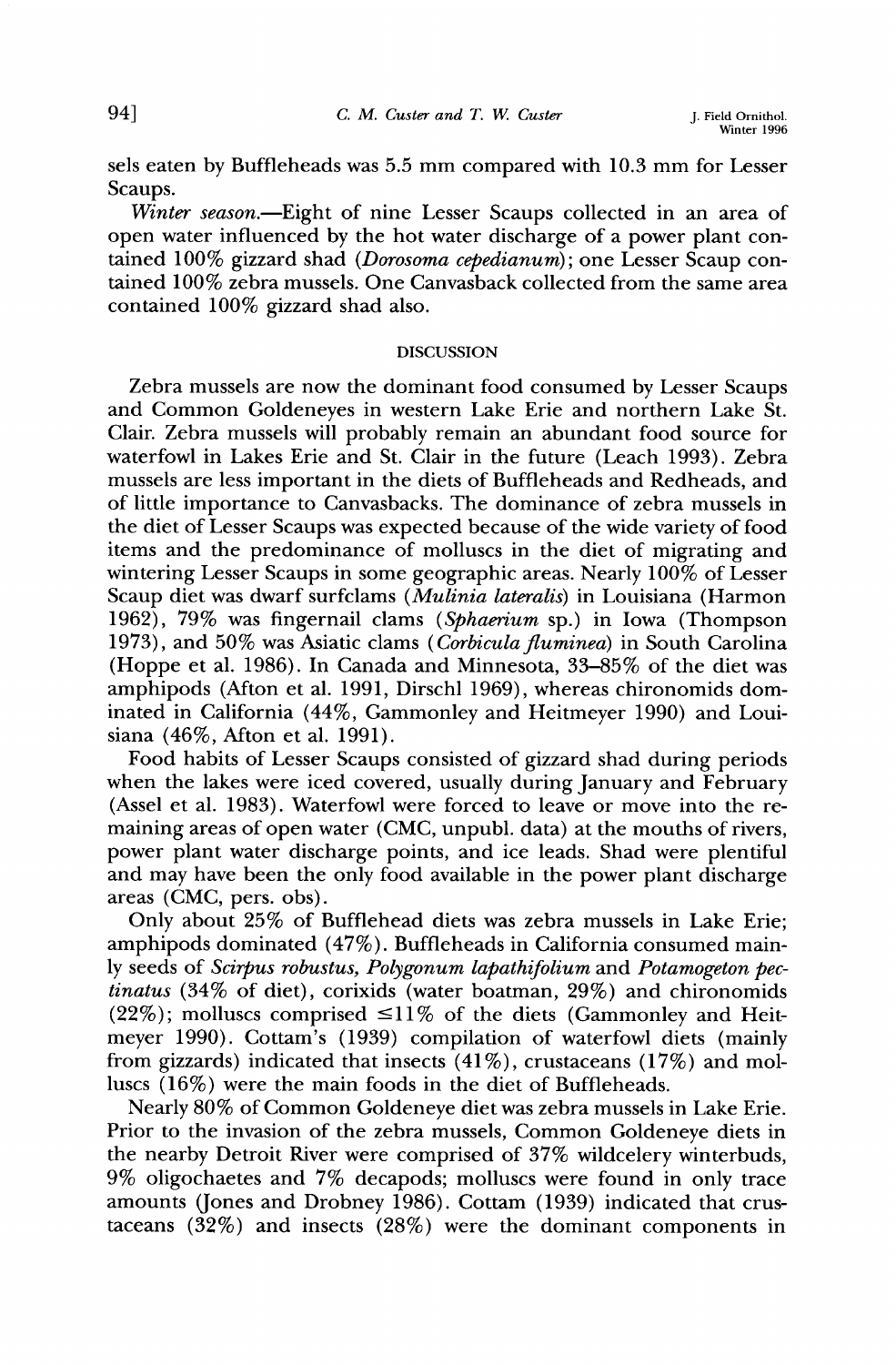**Common Goldeneye diets (mainly from gizzards) with molluscs comprising <10%.** 

**Canvasbacks fed primarily on wildcelery winterbuds in Lakes Erie and St. Clair, probably because this aquatic vegetation was widely available (CMC, pers. obs.). Few individuals consumed zebra mussels. Canvasbacks switched to a diet of Baltic macoma (Macoma balthica, 82%) (data mainly from gizzard samples, Perry and Uhler 1988) when the submersed aquatic vegetation declined in Chesapeake Bay (Bayley et al. 1978, Haramis and Carter 1983, Orth and Moore 1981). In North and South Carolina aquatic vegetation predominated in the diet of Canvasback when available, otherwise Baltic macoma dominated (gizzard data, Perry and Uhler 1982).**  On the upper Mississippi River Canvasbacks consumed  $\geq 99\%$  wildcelery **winterbuds and Sagittaria rigida tubers (Korschgen et al. 1988) even though invertebrate foods were available (C. E. Korschgen, pers. comm.).** 

**The Canvasback that was collected while feeding alongside a Lesser Scaup was eating 100% wildcelery winterbuds whereas the Lesser Scaup was eating 100% zebra mussels. This may suggest a preference for wildcelery winterbuds by Canvasbacks and a preference for zebra mussels by Lesser Scaups. The one Canvasback that was eating zebra mussels was apparently taking advantage of zebra mussels that were exposed due to low water conditions created by a seiche.** 

**In Lakes Erie and St. Clair eight of 10 Redheads consumed mainly above-ground portions of Potamogeton spp. and incidently ingested zebra mussels which were attached to the vegetation stems. In two of six Redheads in Lake Erie, however, zebra mussels were the only food in the GI tract. This dominance of vegetation in the diet is consistent with other studies of Redhead food habits. Redheads in North Carolina ate predominately shoalgrass (Halodule wrightis) (from gizzard data mainly, Perry and Uhler 1982) as did Redheads in Louisiana (83% & 67% of diet as determined from esophagi and proventriculi) (Michot and Nault 1993) and Texas (Koenig 1969). On the Mississippi River in Wisconsin, 65% of Redhead's diet was wildcelery winterbuds (Korschgen et al. 1988).** 

**Zebra mussels consumed by ducks, except for the eight Redheads mentioned above, were present as individual mussels. We did not find clumps of zebra mussels still held together by their byssal threads nor zebra mussels still attached to a substrate such as vegetation or rock. This was true even for Buffleheads that consumed very small zebra mussels. This observation suggests that zebra mussels were either plucked individually from the substrate or if pulled off in clumps then the clumps were separated in the duck's mouth prior to swallowing.** 

**Waterfowl from both lakes that were specifically foraging on zebra mussels consumed zebra mussels that averaged 8-12 mm long. Mussels that were attached to vegetation, primarily from Lake St. Clair, and inciden**tally consumed were smaller  $\overline{(x)} = 3$  mm). The size distribution of zebra **mussels in the areas where we collected waterfowl is unknown, but waterfowl consumed sizes close to the size deemed most profitable for female (9-10 mm) and male (13-14 mm) Tufted Ducks (de Leeuw and Van**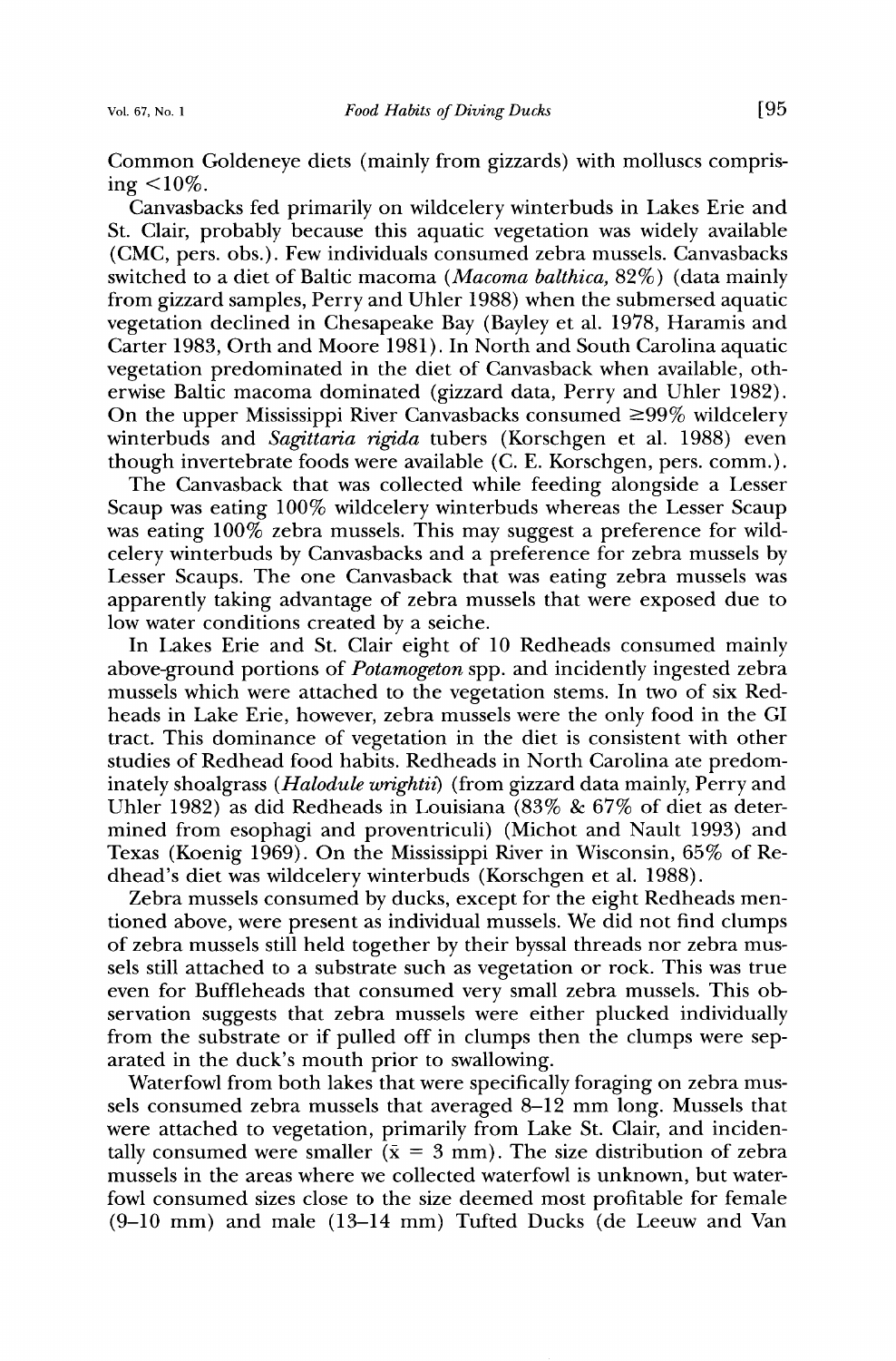**Eerden 1992). The modal size of zebra mussels eaten by six ducks at Point Pelee, Ontario was 11-13 mm (Hamilton et al. 1994). This size was larger than the modes in our study; however, Hamilton et al. (1994) disregarded all mussels <5 mm in length when calculating modes, so their modal value is biased high. In our study, 38% of zebra mussels eaten by Lesser**  Scaup and  $50\%$  of zebra mussels eaten by Bufflehead were  $\leq 5$  mm.

**Diving duck numbers, especially Lesser Scaups and Canvasbacks, and their duration of stay have increased on Lake Erie and Lake St. Clair since the arrival of zebra mussels (Wormington and Leach 1992; E. N. Kafcas and J. Weeks, unpubl. data). Canvasback seem to have benefitted indirectly from the arrival of zebra mussels because the increased water clarity (Holland 1993) has allowed wildcelery to proliferate (E. N. Kafcas, pers. commun.). This alteration of distribution patterns could increase survival rates for wintering diving ducks because some do not travel the additional 500-1300 km to the Atlantic or Gulf Coasts and some migrate late, after the hunting seasons have closed. In contrast, more than 15,000 diving ducks died of starvation in Switzerland and the Netherlands when their feeding areas froze over for an extended period in late winter (Suter and Van Eerden 1992). Body reserves of these birds were not sufficient to survive a 29-d period when ice covered zebra mussel beds and physiological condition prevented them from moving south so late in the winter.** 

**Body masses of Lesser Scaups and Buffleheads in this study (CMC, unpubl. data) were similar to body masses reported from spring migrants in California (Gammonley and Heitmeyer 1990) and wintering waterfowl in New York (Ryan 1972). Lipid content of Lesser Scaups from Lake Erie (5-46%, CMC, unpubl. data) was also similar to lipid levels in fall migrant Lesser Scaups in Manitoba (Austin and Fredrickson 1987). These mass comparisons may indicate that zebra mussels are an adequate winter food. Energetic constraints of zebra mussels as a food should be examined experimentally, however. Waterfowl may need to consume greater volumes of and spend more time feeding when consuming zebra mussels, a lowenergy food (4389 cal/g dry mass [Stanczykowska and Lawacz 1976]) compared with other higher energy foods (Driver et al. 1974, Jorde et al. 1995, Perry et al. 1986). The low energy content of zebra mussels may be partially compensated for, however, by their high abundance and easy availability.** 

**Because zebra mussels are known to accumulate contaminants such as polychlorinated biphenyls (Brieger and Hunter 1993), it will be important to determine whether waterfowl are being affected by increased contaminant exposure, especially in areas of known pollution such as the Detroit and Maumee Rivers (Hoke et al. 1990, Smith et al. 1985). Reduced reproduction has been identified in Tufted Ducks fed zebra mussels from a contaminated basin in the Netherlands (de Kock and Bowmer 1993).** 

### **ACKNOWLEDGMENTS**

**We thank A. E Boysen, T. Cichecki, G. Chandler, R. Hamric, C. O. Kochanny, E. N. Kafcas, K. Lee and L. W. Tisch for help collecting waterfowl; N. R. Adams, R. W. Ainslie, C. W. Blair,**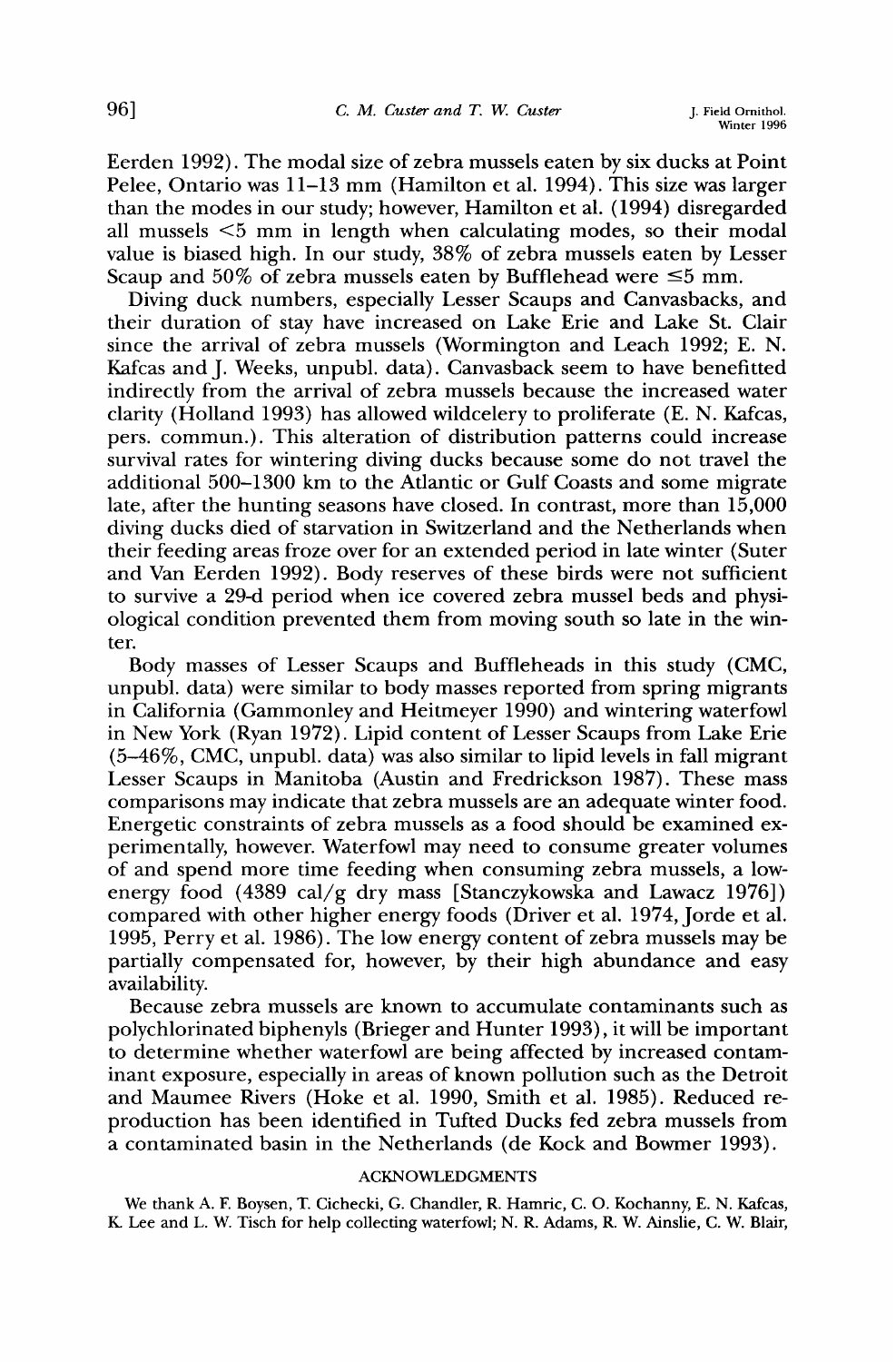**J. Bresciami, Buds Fine Dining, Burr Marine, Schmidt Marine, Selfridge Air National Guard Base, Surf North Restaurant, Toledo Edison Power Plant and U.S. Army Corps of Engineers for access to their properties;J. R. P. French, III, M. T. Lesinski and B. A. Manny for assistance in identifying food items, and J. E. Austin, J. H. Gammonley, C. E. Korschgen, W. L. Green, M. E. Heitmeyer, G. A. Swanson, and four anonymous reviewers for comments on the manuscript.** 

#### **LITERATURE CITED**

- AFTON, A. D., R. H. HIER, AND S. L. PAULUS. 1991. Lesser scaup diets during migration and **winter in the Mississippi flyway. Can. J. Zool. 69:328-333.**
- **ASSEL, R. A., R. H. QUINN, G. A. LESHKEVICH, AND S.J. BOLSENGA. 1983. Great Lakes ice adas. Natl. Ocean. Atmos. Admin. GLERL Contrib. No. 299.**
- **AUSTIN, J. E., AND L. H. FREDRICKSON. 1987. Body and organ mass and body composition of postbreeding female Lesser Scaup. Auk 104:694-699.**
- **BARTONEK, J. C., AND J. J. HICKEY. 1969. Food habits of canvasbacks, redheads, and lesser scaup in Manitoba. Condor 71:280-290.**
- BAYLEY, S., V. D. STOTTS, P. F. SPRINGER, AND J. STEENIS. 1978. Changes in submerged aquatic **macrophyte populations at the head of Chesapeake Bay, 1958-1975. Estuaries 1:171- 182.**
- BOOKHOUT, T. A., K. E. BEDNARIK, AND R. W. KROLL. 1989. The Great Lakes Marshes. Pp. **131-156, in L. M. Smith, R. L. Pederson, and R. M. Kaminski, eds. Habitat management for migrating and wintering waterfowl in North America. Texas Tech Univ. Press, Lubbock, Texas.**
- **BRIEGER, G., AND R. D. HUNTER. 1993. Uptake and depuration of PCB 77, PCB 169, and hexachlorobenzene by zebra mussels (Dreissena polymorpha). Ecotoxicol. Environ. Safety 26:153-165.**
- BUSCH, D., AND B. SCHUCHARDT. 1991. The use of the freshwater mussel *Dreissena polymorpha* **(Pallas) for biomonitoring heavy metals in limnic ecosystems: the Weser (FRG). Verh. Int. Verein. Limnol. 24:2261-2262.**
- CARNEY, S. M. 1964. Preliminary keys to waterfowl age and sex identification by means of **wing plumage. U.S. Fish and Wildl. Serv. Spec. Sci. Rep. 82.**
- COTTAM, C. 1939. Food habits of North American diving ducks. U.S. Dept. Agr. Tech. Bull. **643.**
- **DE KocK, W. C., AND C. T. BOWMER. 1993. Bioaccumulation, biological effects, and food chain transfer of contaminants in the zebra mussel (Dreissena polymorpha). Pp. 503-533, in T. F. Nalepa and D. W. Schloesser. eds. Zebra mussels biology, impacts, and control. Lewis Publishers, Boca Raton, Florida.**
- **DE LEEUW, J.j., AND M. R. VAN EERDEN. 1992. Size selection in diving Tufted Ducks Aythya fuligula explained by differential handling of small and large mussels Dreissena polymorpha. Ardea 80:353-362.**
- DE VAATE, A. B. 1991. Distribution and aspects of population dynamics of the zebra mussel, **Dreissena polymorpha (Pallas, 1771), in the lake IJsselmeer area (the Netherlands). Oecologia 86:40-50.**
- **DIRSCHL, H.J. 1969. Foods of lesser scaup and blue-winged teal in the Saskatchewan River delta. J. Wildl. Manage. 33:77-87.**
- DRAULANS, D. 1982. Foraging and size selection of mussels by the tufted duck, Aythya fuli**gu/a. J. Animal Ecol. 51:943-956.**
- DRIVER, E. A., L. G. SUGDEN, AND R. J. KOVACH. 1974. Calorific, chemical and physical values **of potential duck foods. Freshwat. Biol. 4:281-292.**
- GAMMONLEY, J. H., AND M. E. HEITMEYER. 1990. Behavior, body condition, and foods of **Buffleheads and Lesser Scaups during spring migration through the Klamath Basin, California. Wilson Bull. 102:672-683.**
- HAMILTON, D. J. 1992a. The relationship between two predator groups, diving ducks and **fish, and a novel prey item, the zebra mussel (Dreissena polymorpha), in Lake Erie at Point Pelee, Ontario. M.Sc. thesis, Univ. Western Ontario, London, Ontario.**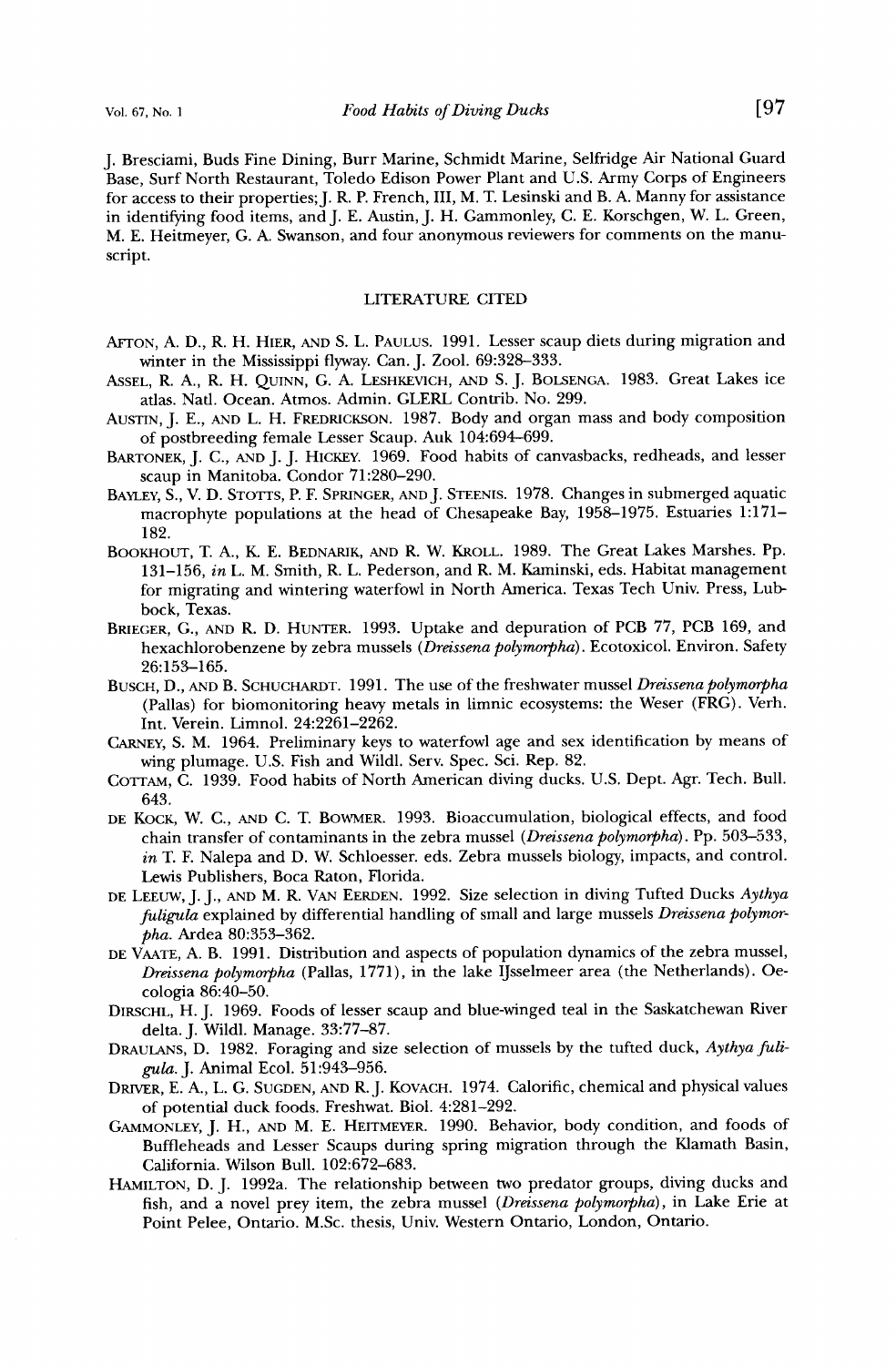**--, 1992b. A method for reconstruction of zebra mussel (Dreissena polymorpha) length from shell fragments. Can. J. Zool. 70:2486-2490.** 

- -, C. D. ANKNEY, AND R. C. BAILEY. 1994. Predation of zebra mussels by diving ducks: **an exclosure study. Ecology 75:521-531.**
- HARAMIS, G. M., AND V. CARTER. 1983. Distribution of submersed aquatic macrophytes in **the tidal Potomac River. Aquat. Bot. 15:65-79.**
- HARMON, B. G. 1962. Mollusks as food of lesser scaup along the Louisiana Coast. Trans. N. **Am. Wildl. Conf. 27:132-138.**
- **HOKE, R. A., J.P. GIESY, G. T. ANKLEY, J. L. NEWSTED, AND J. R. ADAMS. 1990. Toxicity of sediments from western Lake Erie and the Maumee River at Toledo, Ohio, 1987: implications for current dredged material disposal practices. J. Great Lakes Res. 16:457- 470.**
- **HOLLAND, R. E. 1993. Changes in planktonic diatoms and water transparency in Hatchery Bay, Bass Island Area, western Lake Erie since the establishment of the zebra mussel. J. Great Lakes Res. 19:617-624.**
- **HOPPE, R. T., L. M. SMITH, AND D. B. WESTER. 1986. Foods of wintering diving ducks in South Carolina. J. Field Ornithol. 57:126-134.**
- JONES, J. J., AND R. D. DROBNEY. 1986. Winter feeding ecology of scaup and common gold**eneye in Michigan. J. Wildl. Manage. 50:446-452.**
- JORDE, D. G., G. M. HARAMIS, C. M. BUNCK, AND G. W. PENDLETON. 1995. Effects of diet on **rate of body mass gain by wintering canvasbacks. J. Wildl. Manage. 59:31-39.**
- **KOENIG, R. L. 1969. A comparison of the winter food habits of three species of waterfowl from the upper Laguna Madre, of Texas. M.Sc. thesis, Texas A&I Univ., Kingsville, Texas.**
- **KORSCHGEN, C.E., L. S. GEORGE, AND W. L. GREEN. 1988. Feeding ecology of canvasbacks staging on Pool 7 of the upper Mississippi River. Pp. 237-249, in M. W. Weller, ed. Waterfowl in winter. Univ. Minnesota Press, Minneapolis, Minnesota.**
- **KOVALAK, W. P., G. D. LONGTON, AND R. D. SMITHEE. 1993. Infestafion of power plant water systems by the zebra mussel (Dreissena polyrnovpha Pallas). Pp. 359-380, in T. E Nalepa and D. W. Schloesser, eds. Zebra mussels biology, impacts, and control. Lewis Publishers, Boca Raton, Florida.**
- LEACH, J. H. 1993. Impacts of the zebra mussel (*Dreissena polymorpha*) on water quality and **fish spawning reefs in the western Lake Erie. Pp. 381-397, in T. F. Nalepa and D. W. Schloesser, eds. Zebra mussels biology, impacts, and control. Lewis Publishers, Boca Raton, Florida.**
- MERSCH, J., A. JEANJEAN, H. SPOR, AND J.-C. PIHAN. 1992. The freshwater mussel *Dreissena* **polymorpha as a bioindicator for trace metals, organochlorines and radionuclides. Limnologie Aktuell 4:227-244.**
- **MICHOT, T. C., AND A. J. NAULT. 1993. Diet differences in redheads from nearshore and offshore zones in Louisiana. J. Wildl. Manage. 57:238-244.**
- **MITCHELL, C. M., AND J. CARLSON. 1993. Lesser Scaup forage on zebra mussels at Cook Nuclear Plant, Michigan. J. Field Ornithol. 64:219-222.**
- OLNEY, P. J. S. 1963. The food and feeding habits of tufted duck Aythya fuligula. Ibis 105: **55-62.**
- ORTH, R. J., AND K. A. MOORE. 1981. Submerged aquatic vegetation of the Chesapeake Bay: **past, present, and future. Trans. N. Am. Wildl. Nat. Resour. Conf. 46:271-283.**
- PERRY, W. C., W. J. KUENZEL, B. K. WILLIAMS, AND J. A. SERAFIN. 1986. Influence of nutrients **on feed intake and condition of captive canvasbacks in winter. J. Wildl. Manage. 50:427- 434.**
- **, ANt) E M. UHLEP,. 1982. Food habits of diving ducks in the Carolinas. Proc. Southeast. Assoc. Fish Wildl. Agencies 36:492-504.**
- **, ANt) 1988. Food habits and distribution of wintering canvasbacks, Aythya valisineria, on Chesapeake Bay. Estuaries 11:57-67.**
- **RYAN, R. A. 1972. Body weight and weight changes of wintering diving ducks. J. Wildl. Manage. 36:759-765.**
- SMITH, V. E., J. M. SPURR, J. C. FILKINS, AND J. J. JONES. 1985. Organochlorine contaminants **of wintering ducks foraging on Detroit River sediments. J. Great Lakes Res. 11:231-246.**